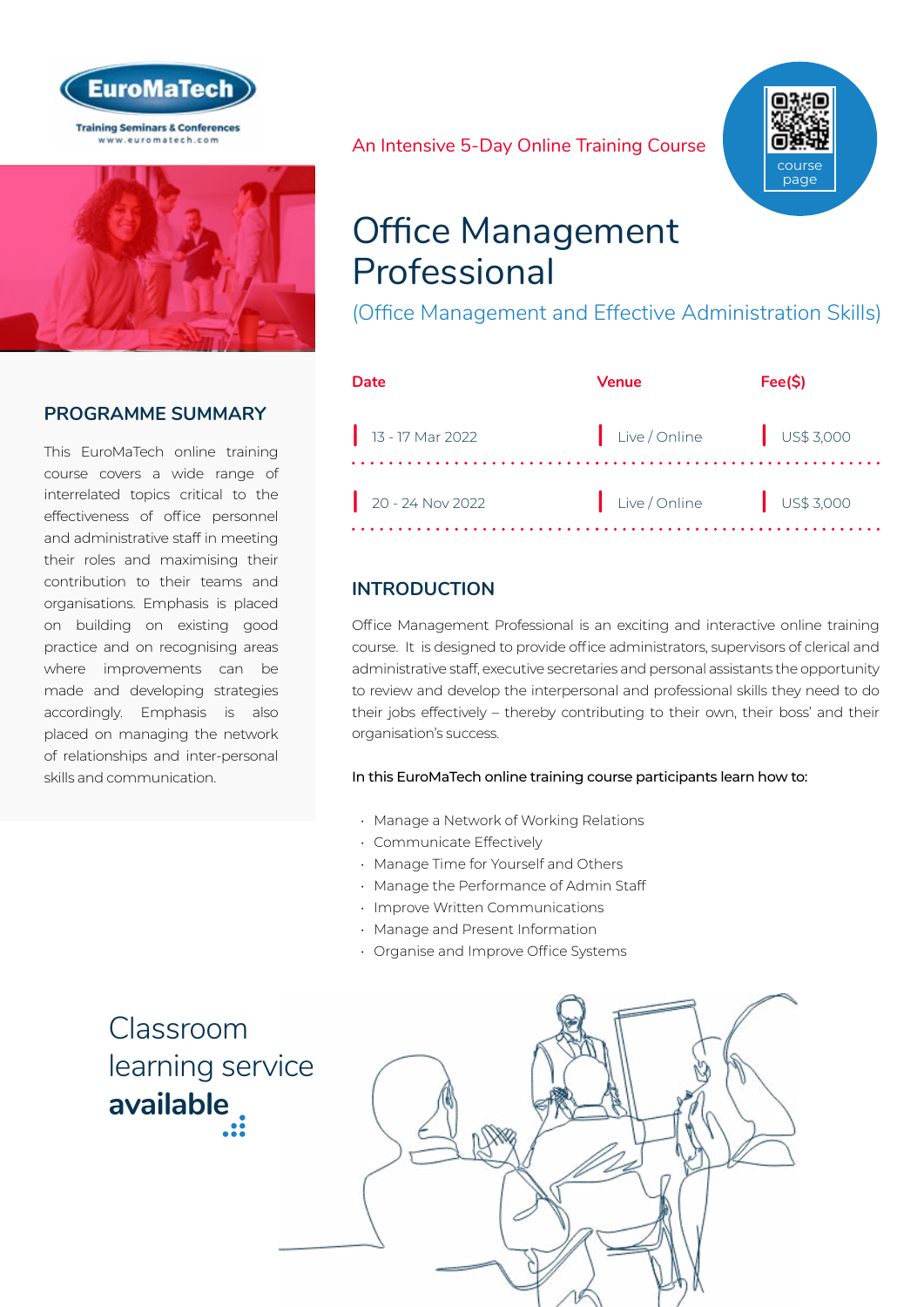#### **TRAINING METHODOLOGY**

Office Management & Effective Administration Skills is a highly interactive online training course, providing everyone with an opportunity to exchange views and learn from each other's experiences. The online training course also includes a range of case studies, management games discussions and exercises.

#### **WHO SHOULD ATTEND**

All administrative personnel and people newly appointed to supervisory roles, along with Secretaries and PA's within the office environment, who want to build on their skills and knowledge

#### **PROGRAMME OBJECTIVES**

- Extend their understanding of their roles and the key contribution they make to organisational success
- Review their working relationships
- Review and develop their personal organisation, communication and interpersonal skills
- Develop an action plan to help themselves, their boss and other colleagues work in more effective and efficient ways

#### **In-house Training**

EuroMaTech is capable of conducting this training programme exclusively for your delegates. Please e-mail us on inhouse@euromatech.ae for further information and/or to receive a comprehensive proposal.



www.euromatech.com

# **QUALITY CERTIFICATIONS & ACCREDITATIONS**





ILM is one of the largest specialist Institutes for leadership & management development. EuroMaTech is a life-time Approved Centre with ILM (ID No. 002398) and have gained ILM Endorsement for a number of training seminars, allowing participants to get ILM Certificate through work-based training sessions.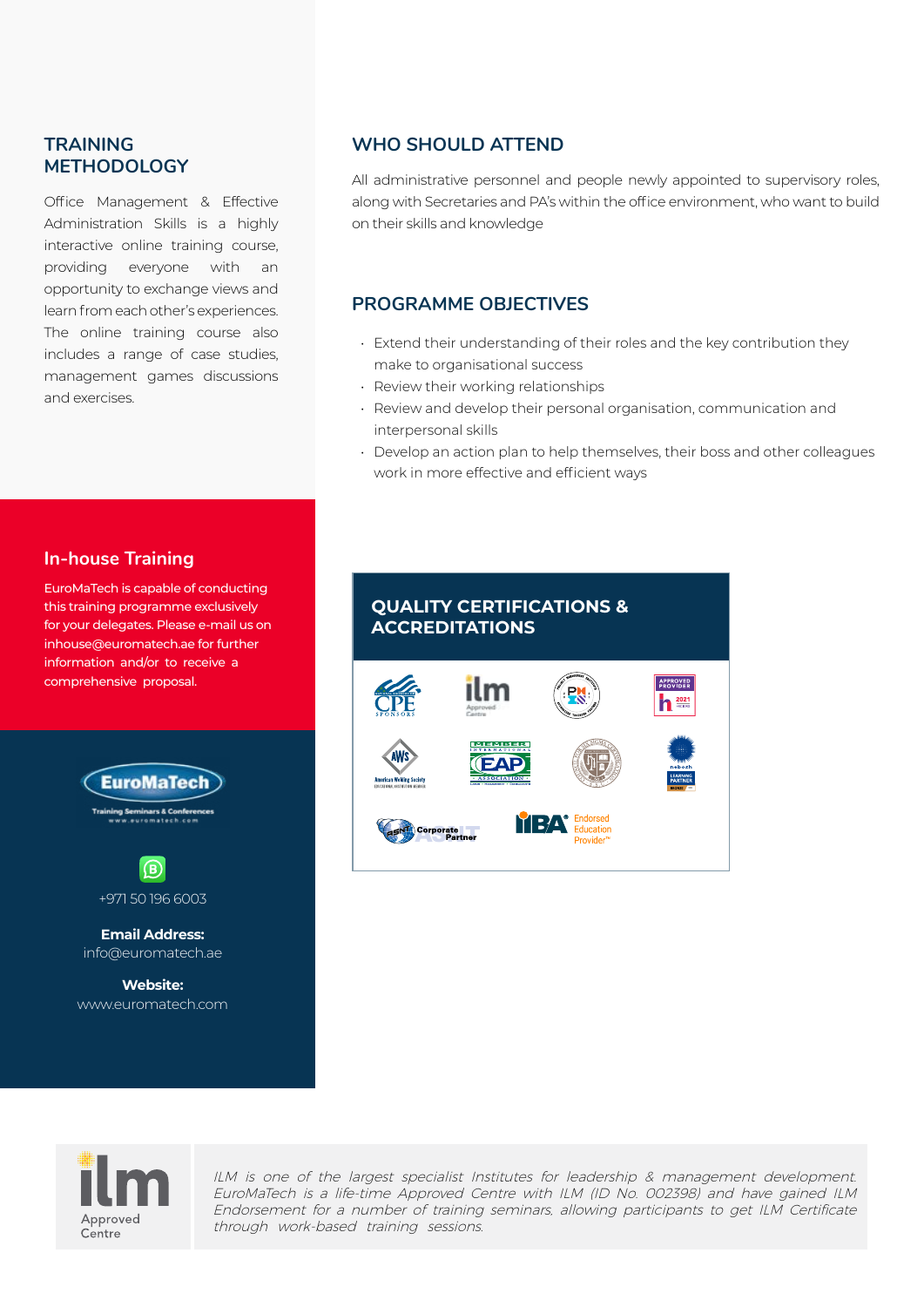# **COURSE OUTLINE**



#### **Day 1**

#### Programme Introduction / Roles Competences and Personal Effectiveness

- Programme Introduction and Objectives
- Action Planning
- The competence model of skills, behaviours and values
- Emotional and Chronistic Intelligence
- Personal Competence Review
- Time Management Constraints resources, systems, other people and self
- Handling Requests and Conflicting Priorities

## **Day 2**

#### Team Working, Communication and Meetings

- Team Working and Team Roles
- Briefing Skills giving, receiving and passing on
- Organising, and Participating in **Meetings**
- Notes, Minutes and Followup

## **Day 3**

#### Managing Working Relationships / Communication Skills / Supervising Admin Staff

- Delegation giving and receiving
- Coaching and Training Colleagues and staff – skills of onjob training
- Communication and Listening Skills – lessons from NLP
- Building Rapport
- Developing a Network of Working Relationships – influencing skills
- Assertiveness and Conflict
- People Problems and Problem People
- Helping Others Perform case study
- Practical Motivation
- Criticism Skills

# **Day 4**

#### Managing Time / Desk Management and Office Technology / Writing Skills

- Planning and Priority Setting
- Office Layout and **Ergonomics**
- Managing the Paper-load and Developing Paperless Systems
- Getting the best from Office Technology
- Letter Writing
- E-mail Efficiency and Etiquette
- Writing and Editing Reports
- Proof-reading Skills
- Setting up / developing writing layout and style guidelines for the organisation
- Writing & Designing Presentation Slides

# **Day 5**

#### Managing Information & Budgets / Improving Customer Service and Systems

- Principles of information management – scheduling, filtering and digesting
- Interpreting & presenting statistical information
- Designing & using graphs
- Designing surveys, presenting findings and interpreting meaning
- Basic concepts of financial management
- Monitoring budgets and variance
- Improving customer service and systems – continuous improvement
- Action planning